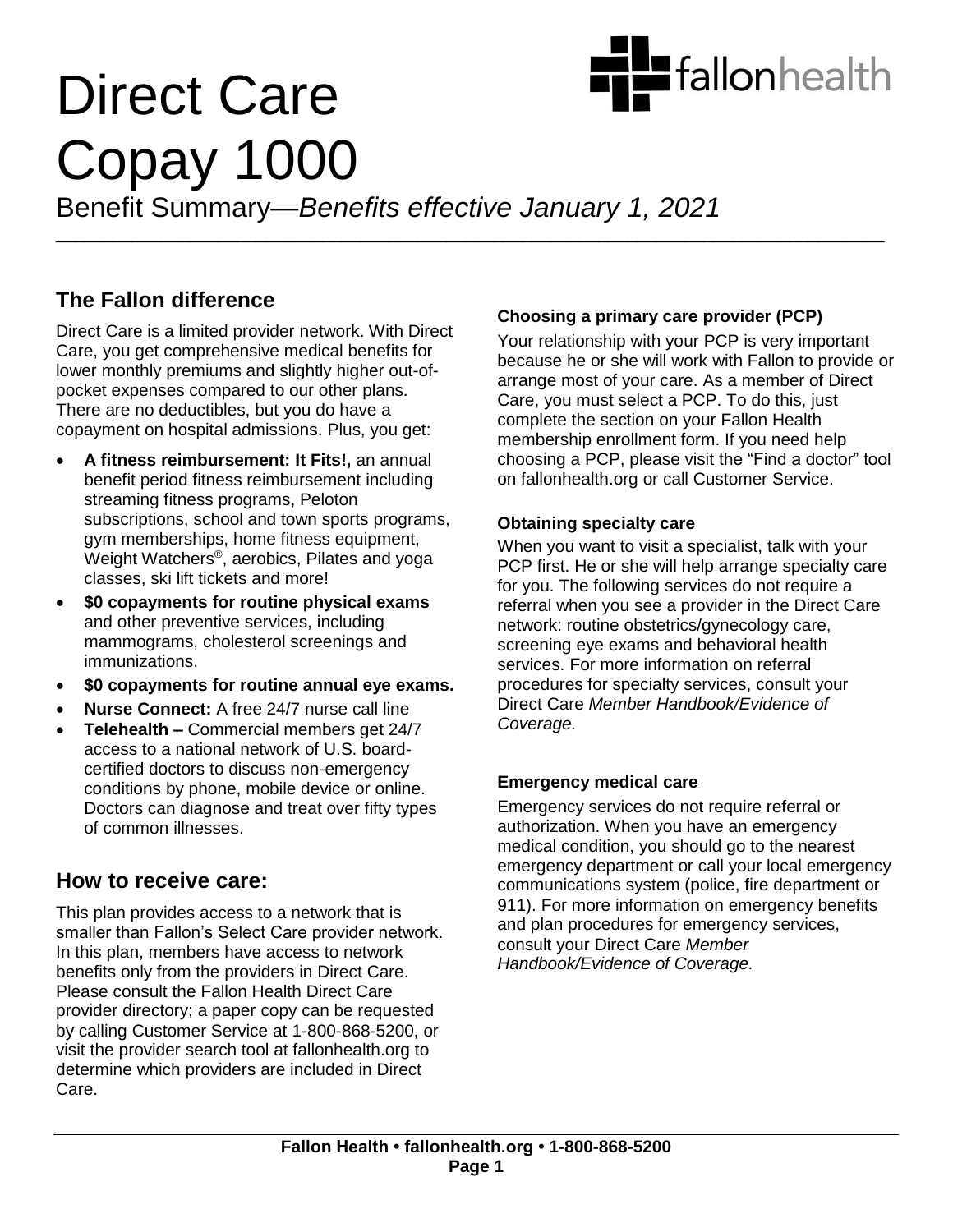| <b>Plan specifics</b>                                                                                                                                                                                                                                                                                    |                                      |
|----------------------------------------------------------------------------------------------------------------------------------------------------------------------------------------------------------------------------------------------------------------------------------------------------------|--------------------------------------|
| <b>Benefit period</b><br>The benefit period, sometimes referred to as a "benefit year," is the 12-month span of plan<br>coverage, and the time during which the deductible, out-of-pocket maximum and specific<br>benefit maximums accumulate.                                                           | Varies by account                    |
| Out-of-pocket maximum<br>The out-of-pocket maximum is the total amount of deductible, coinsurance and copayments<br>you are responsible for in a benefit period. The out-of-pocket maximum does not include<br>your premium charge or any amounts you pay for services that are not covered by the plan. | \$4,000 individual<br>\$8,000 family |
| <b>Benefits</b>                                                                                                                                                                                                                                                                                          | Your cost                            |
| <b>Office</b>                                                                                                                                                                                                                                                                                            |                                      |
| Routine physical exams (according to MHQP preventive guidelines)                                                                                                                                                                                                                                         | \$0                                  |
| Office visits (primary care provider)                                                                                                                                                                                                                                                                    | \$20 per visit                       |
| Office visits (specialist)                                                                                                                                                                                                                                                                               | \$30 per visit                       |
| Office visits (limited service clinics, e.g., Minute Clinic)                                                                                                                                                                                                                                             | \$20 per visit                       |
| Routine eye exams (one every 12 months)                                                                                                                                                                                                                                                                  | \$0                                  |
| Telehealth 24/7 access to doctors to discuss non-emergency conditions by phone,<br>mobile app or online)                                                                                                                                                                                                 | \$5 copayment                        |
| Short-term rehabilitative services (60 visits per benefit period)                                                                                                                                                                                                                                        | \$30 per visit                       |
| Prenatal care                                                                                                                                                                                                                                                                                            | \$20 first visit only                |
| <b>Preventive services</b><br>Tests, immunizations and services to help screen for diseases and improve early<br>detection when symptoms or diagnosis are not present                                                                                                                                    | Covered in full                      |
| Diagnostic lab services<br>Tests and services that are intended to diagnose or check the status of a disease or<br>condition                                                                                                                                                                             | Covered in full                      |
| Diagnostic x-ray services<br>Tests and services that are intended to diagnose, check the status of, or treat a disease or<br>condition                                                                                                                                                                   | Covered in full                      |
| Diagnostic other (EKG, ultrasound, colonoscopy, etc.)<br>Tests and services that are intended to diagnose, check the status of, or treat a disease or<br>condition                                                                                                                                       | Covered if full                      |
| Imaging (CAT, PET, MRI, nuclear cardiology)                                                                                                                                                                                                                                                              | \$500 per visit                      |
| Chiropractic care                                                                                                                                                                                                                                                                                        | \$30 per visit                       |
|                                                                                                                                                                                                                                                                                                          |                                      |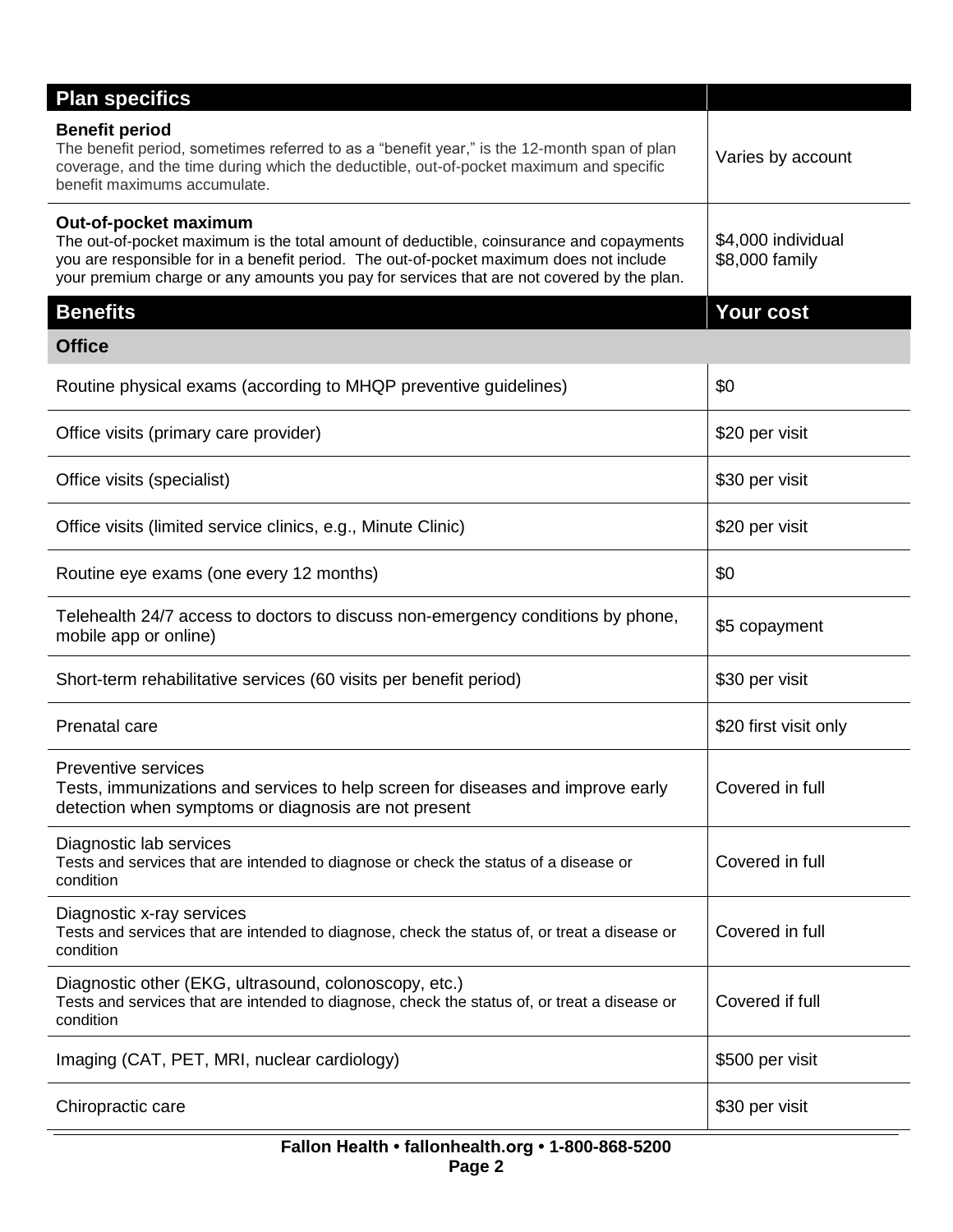| <b>Benefits</b>                                                                | <b>Your cost</b>                                 |
|--------------------------------------------------------------------------------|--------------------------------------------------|
| <b>Prescriptions</b>                                                           | Tier 1/Tier 2/Tier 3/Tier 4                      |
| Prescription drugs, insulin and insulin syringes                               | \$5/\$10/\$40/\$250<br>(30-day supply)           |
| Generic contraceptives and contraceptive devices                               | \$0 (30-day supply)                              |
| Brand contraceptives with no generic equivalent (prior authorization required) | With prior auth: \$0<br>(30-day supply)          |
| Brand contraceptives with a generic equivalent (prior authorization required)  | Tier 3: \$40<br>Tier 4: \$250<br>(30-day supply) |
| Prescription medication refills obtained through the mail order program        | \$10/\$20/\$80/\$750<br>(90-day supply)          |
| <b>Inpatient hospital services</b>                                             |                                                  |
| Room and board in a semiprivate room (private when medically necessary)        | \$1,000 copayment                                |
| Physicians' and surgeons' services                                             | Covered in full                                  |
| Physical and respiratory therapy                                               | Covered in full                                  |
| Intensive care services                                                        | Covered in full                                  |
| Maternity care                                                                 | Covered in full                                  |
| <b>Same-day surgery</b>                                                        |                                                  |
| Same-day surgery in a hospital outpatient or ambulatory care setting           | \$500 per surgery                                |
| <b>Emergencies</b>                                                             |                                                  |
| Emergency room visit                                                           | \$250 copayment<br>(waived if admitted)          |
| <b>Skilled nursing</b>                                                         |                                                  |
| Skilled care in a semiprivate room                                             | \$1,000 copayment                                |
| <b>Substance abuse</b>                                                         |                                                  |
| Office visits                                                                  | \$20 per visit                                   |
| Detoxification in an inpatient setting                                         | Covered in full                                  |
| Rehabilitation in an inpatient setting                                         | Covered in full                                  |
| <b>Mental health</b>                                                           |                                                  |
| Office visits                                                                  | \$20 per visit                                   |
| Services in a general or psychiatric hospital                                  | Covered in full                                  |
| <b>Other health services</b>                                                   |                                                  |
| Skilled home health care services                                              | Covered in full                                  |
| Durable medical equipment                                                      | 20% coinsurance                                  |
| Medically necessary ambulance services                                         | Covered in full                                  |
| Fallon Health • fallonhealth.org • 1-800-868-5200                              |                                                  |